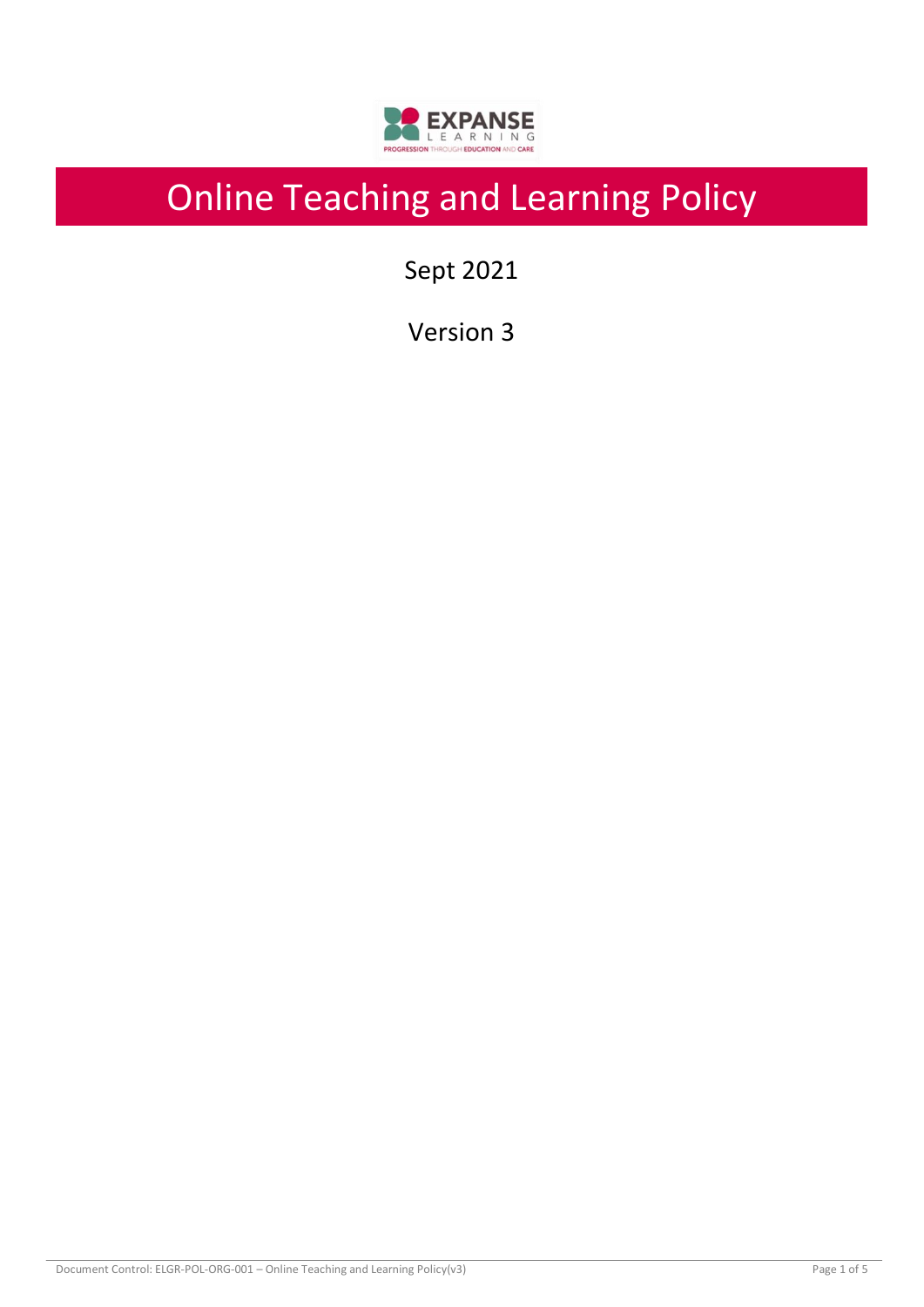# **1. Scope**

All employees of Expanse Learning.

### **2. Overview**

This policy covers the temporary measures imposed by Expanse Learning during the COVID-19 Pandemic to ensure the continuity of its educational/support provision. This provision which is delivered and/or supported and/or assessed through means which generally do not require the student to attend particular classes or events at particular times and particular locations. This includes practice such as e-learning, distance learning, blended learning, flexible learning, instructor led training and the use of web-based materials to supplement classroom-based learning.

The policy outlines the minimum requirements that Expanse Learning expects should be met by all employees when delivering this provision. The requirements of the policy are in addition to the normal expectations on employees during their daily activities.

#### *ALL EMPLOYEES ARE REMINDED OF THE ICT ACCEPTABLE USE POLICY*

# *ALL EMPLOYEES MUST AVOID ONE TO ONE TUTION TO HELP SAFEGUARD BOTH STUDENTS AND EMPLOYEES*

#### **3. Delivery**

# **a.** *Systems*

The following approaches have been made readily available for students:

- o Daily Welfare Calls
- o Microsoft Office365 email address
- o Microsoft Teams
- o Private Facebook groups (Managed by Class Teacher and support, monitored by Corporate Services)
- o Databridge/GOAT
- o Kahoot (Game-based learning platform)
- o Module descriptors, to show the intended learning outcomes and teaching, learning and assessment methods of the module(s);
- $\circ$  A clear schedule for the delivery of their study materials and for assessment of their work.
- o Access to the Oak Academy online learning materials

# *ANY SYSTEMS/PLATFORMS THAT ARE NOT LISTED IN THIS POLICY MUST BE APPROVED BY THE SENIOR LEADERSHIP TEAM PRIOR TO THEIR USE.*

#### *b. Students*

- $\circ$  Passive or interactive = teacher will post activities and students will post responses (e.g. Facebook Groups)
- o Podcast or Voice tutorials will be considered
- o Students will have access to Office365 emails and Teams platform (Official Expanse Learning emails MUST be used, no personal emails should be used during online learning)
- $\circ$  Interactive, live or synchronous = This is where the teacher and the student are connected to the session at the same time e.g. live video and audio, Microsoft Teams etc. *ALL EMPLOYEES MUST AVOID ONE TO ONE TUTION TO HELP SAFEGUARD BOTH STUDENTS AND STAFF*

#### *c. Size of Group*

Students will be kept in their original class cohorts where possible as larger groups of students may be more challenging to manage during an interactive session.

#### *d. Live Video*

Any live streaming must have privacy settings set to private so only the members of the group can access. Consideration must be given to the services being used and in particular if there are any minimum age requirements of the chosen service. Any online chat features must have the capacity to be fully moderated and monitored.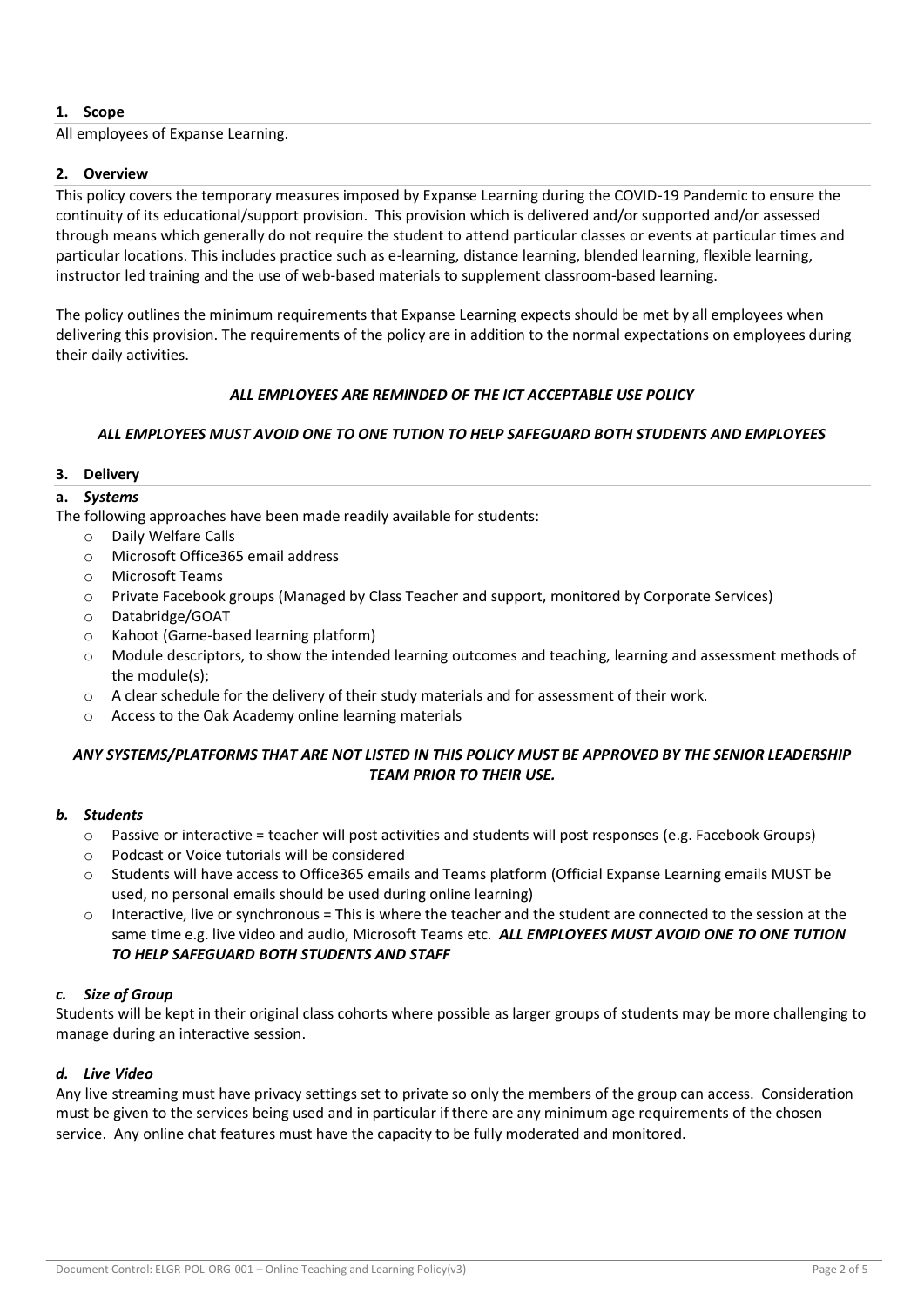| Type of delivery | <b>Group Size</b> | <b>Teaching Mode</b>    | <b>Potential Technology</b>                        |  |
|------------------|-------------------|-------------------------|----------------------------------------------------|--|
| Welfare          | Individual        | Interactive             | Telephone or Microsoft Teams**                     |  |
| <b>Classes</b>   | Small             | Interactive / Broadcast | Facebook Groups, Messenger or<br>Microsoft Teams** |  |
| <b>Session</b>   | Small             | <b>Broadcast</b>        | Microsoft Teams**                                  |  |

\*\* A minimum of 2 staff *MUST* be present for the duration of the contact

### *e. Staff*

Staff should ensure that:

- o study materials and resources meet the expectations of Expanse Learning in respect of the quality of teaching and learning-support material;
- o the study materials and resources are subject to Quality Assurance Monitoring.

# *f. Resources*

*Audio Calls*

- o Telephone (All numbers must be withheld)
- o Microsoft Teams

#### *Broadcast*

- o YouTube
- o Facebook Live

#### *One to many conferencing*

o Microsoft Teams

# *g. Technology*

Consideration must be given to the technology and Internet connection requirements to enable students to participate (e.g. devices)? Remember not all students will have access to technologies that will enable them to participate in online classes therefore solutions need to be provided to enable them to continue learning e.g. Loan of devices, posted assignments, phone calls with staff etc

Consider activities carefully when planning – online access within Expanse Learning will have internet content filtering systems in place that are unlikely to be replicated in the home environment. Be careful that staff and students don't incur surprising costs, e.g. mobile data access charges - (video utilises significant amounts of data).

If interactive conference is being used, it may benefit from logistical support to help participants overcome access queries or glitches and to allow the teacher to concentrate on the objective of the online class. Also consider the security of devices, in particular cameras and microphones.

#### *h. Location/Environment*

If live video and audio is being used, there should be careful consideration of the location that everyone uses. It is possible that students may be in their bedrooms and this *IS NOT* appropriate *(Students must be advised to access any services in communal areas of the house)*. Microsoft Teams will allow the teacher to disable users' microphone and video cameras if required.

#### *i. Behaviour*

Be clear about the expectations of both student and staff behaviour (e.g. a 'classroom standard' of behaviour is expected from all participants). It is worth considering some ground rules; creating safe spaces and explaining these as the introduction to each session. Examples may be who can speak. If this is the first time that classes are delivered online, it may take some time in becoming familiar with the new environment.

#### *j. Recording*

Always make a note of the conference timing and who participated, including those that arrived/departed early or late. Be clear about whether it is acceptable for students to record events and expectations/restrictions about onward sharing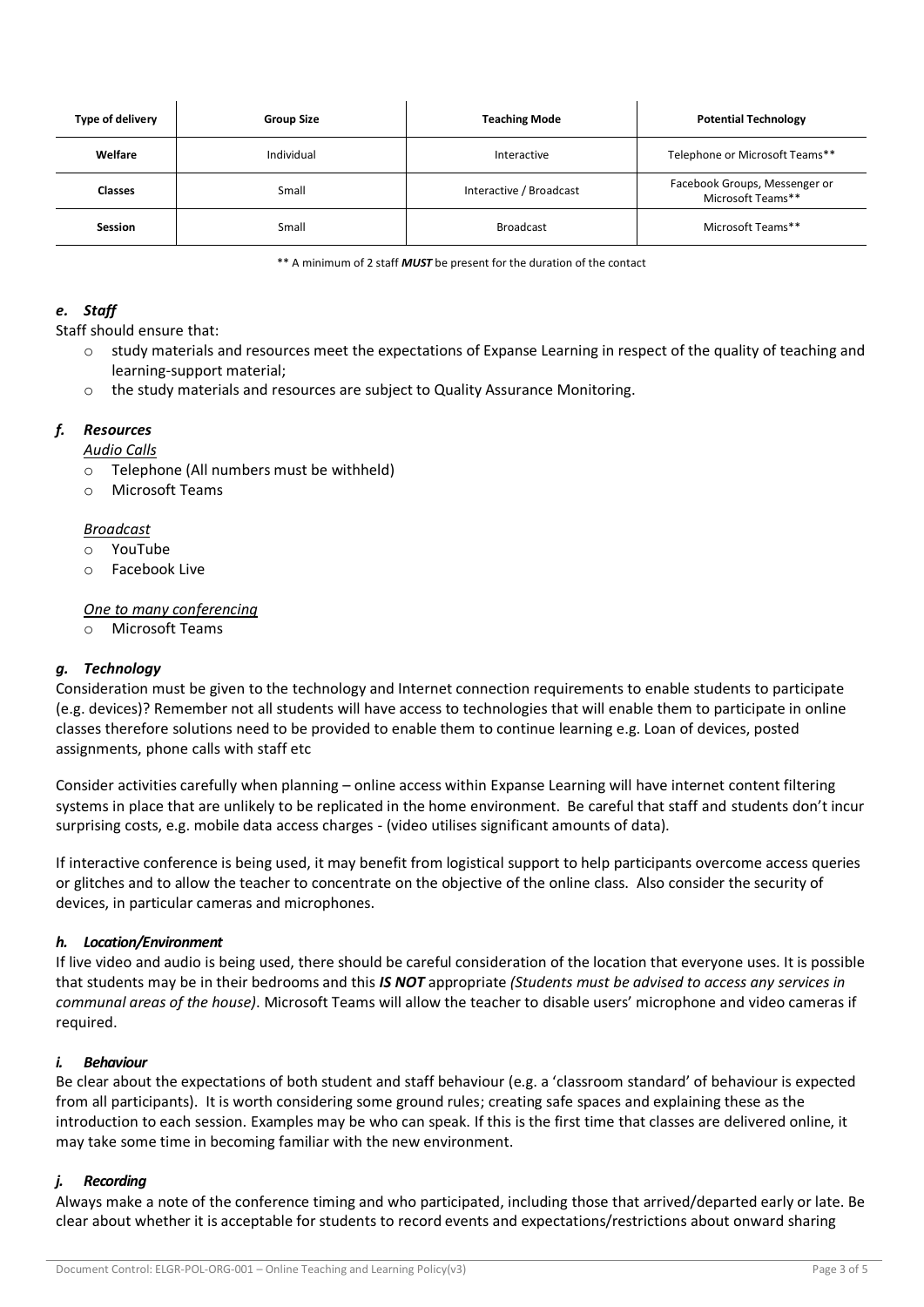If the service you use records the conference, make sure that everyone is aware of this. It's important to know how long any recordings are kept for and how to access them. Microsoft Teams will highlight across the top of the screen that the session is being recorded.

# *k. Personal Data*

The conference service may require the sharing of personal data, e.g. usernames to invite in. It is always best practice to use Expanse Learning-provided email addresses as Data protection laws still apply.

### *l. Safeguarding*

- o Online or offline, effective Safeguarding requires an organisational approach. Planning for online or distance learning activities should include the safeguarding team as part of the planning process.
- o Ensure online tuition follows best practice (e.g. 2 members of staff involved) and is in-line with the Safeguarding Policy.
- o Remind staff of safeguarding obligations. Report any safeguarding incidents or potential concerns according to your school policy.
- o Remind students of who they can contact for help or support.
- o [UK Safer Internet Helpline](https://swgfl.org.uk/services/professionals-online-safety-helpline/) is a source of support.

# **4. Students support**

Students should receive a clear and realistic explanation of the expectations placed upon them, and for the nature and extent of autonomous, collaborative and supported aspects of learning.

Students should have access to:

- $\circ$  a schedule for any support available to them through timetabled activities, for example tutorial sessions or webbased conferences;
- $\circ$  clear and up-to-date information about the learning support available to them locally and remotely for their programme or elements of study;
- $\circ$  documents that set out their own responsibilities as students, and the commitments of Expanse Learning for the support of a programme or element of study.

Students should have:

- $\circ$  from the outset, an identified contact, either local or remote through email or telephone, who can give them constructive feedback and guidance;
- o appropriate opportunities to give formal feedback on their experience of the programme.

Teachers should ensure that students can be confident that:

- $\circ$  staff who provide support to students on these programmes have appropriate skills, and receive appropriate training and development;
- $\circ$  support for students, meets the expectations of Expanse Learning for the quality of support.

#### **5. Assessment of students**

Students should have access to:

- information on the ways in which their achievements will be judged;
- timely formative assessment on their Personal Success Targets to provide a basis for individual constructive feedback and guidance.

#### **6. Monitoring**

This Policy will be monitored and updated at regular intervals throughout the COVID-19 Pandemic and will be converted to a permanent policy.